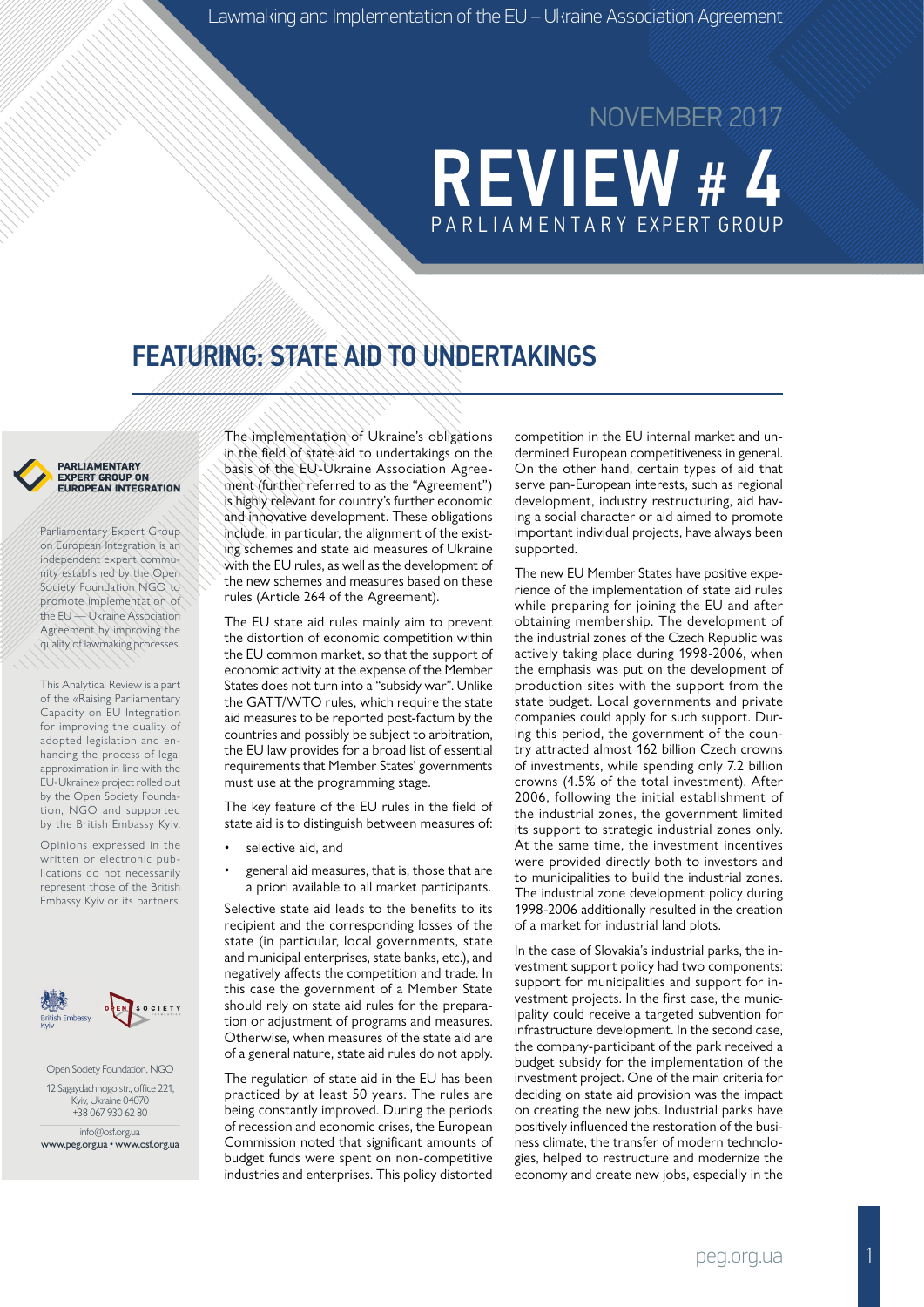

regions of Kosice, Žilina, and Bratislava. On the contrary, the regions which did not have such parks, faced rather unsatisfactory economic situation and high unemployment.

The core elements of the EU state aid rules include:

- establishing a list of eligible expenses;
- distinguishing between operational expenses and investment expenses, and
- establishing the intensity level of state aid for certain projects.

The intensity indicator varies depending on the size of the recipient and the level of development of the region. Small businesses in the underdeveloped regions can, as a rule, rely on state aid of higher intensity.

Thanks to these elements, the state aid control mechanism also contributes to the efficient use of budget funds (or public resources in the general sense) and greater transparency of state aid.

Application of the EU state aid rules in Ukraine is important for the development of export policy and the establishment of deep and comprehensive free trade area with the EU. Direct export subsidies are prohibited by both the GATT/WTO norms and the Association Agreement. The compliance with the EU state aid rules will help to develop country's export potential and ensure that no international obligations of Ukraine are violated. On the other hand, failure to comply with these rules will create risks for future access into the EU market.

The Verkhovna Rada of Ukraine have registered more than 30 bills on granting privileges or subsidies to participants of free (special) economic zones and industrial parks, and certain industries (like shipbuilding or the aerospace industry). For other undertakings, which are not members of the mentioned zones, parks or industries, the proposed measures are selective. Provision of tax and customs privileges will lead to losses of state or local budgets, while their recipients will enjoy the financial benefits. In this way, the scheme will potentially negatively affect the competition in those markets where the recipient undertakings operate. In accordance with the EU law, as well as the Law of Ukraine On State Aid to Undertakings, such scheme is considered a state aid.

At the same time, the fact that the measure of support will constitute a state aid to undertakings does not mean its prohibition. In this case, it must comply with the EU state aid rules, including a list of eligible expenses, assistance goals, and the share of coverage (intensity) of state expenses. Depending on the assistance goals, the developer can choose between the rules for regional state aid, rules for assistance for research, development and innovation, or other rules.

The issues of state aid are covered by Part Two of Chapter 10 (Competition) of the Association Agreement. In particular, according to Article 262 of the Agreement, the state aid may be considered compatible with the proper functioning of the Agreement, if:

- aid to facilitate the development of certain economic activities or of certain economic areas, where such aid does not adversely affect trading conditions contrary to the interests of the Parties;
- aid to achieve objectives allowed under the EU rules horizontal block exemption regulations and horizontal and sectoral state aid rules granted in line with the conditions set out therein.

Ukraine should bring its own state aid schemes in line with the EU rules during the first five years after the entry into force of the Agreement (Article 267).

The Law of Ukraine On State Aid to Undertakings, which came into force on August 2, 2017, was directed to the implementation of the provisions of the Agreement on state aid. The Antimonopoly Committee of Ukraine, as the authorized body in the field of monitoring state aid to undertakings, will prepare conclusions on the admissibility of state aid for competition (i.e. compliance with the provisions of the Agreement).

Article 6 of the Law stipulates that the state aid may be recognized as admissible for competition if it is granted, for example, to facilitate certain types of economic activity or undertakings in specific economic zones, provided that this does not contradict the international treaties of Ukraine, ratified by the Verkhovna Rada of Ukraine. To be considered admissible, the state aid project must meet the evaluation criteria approved by the Cabinet of Ministers of Ukraine. These criteria will be based on the EU state aid horizontal and sectoral rules.

Expert recommendations:

To take into account the provisions of the Association Agreement when drafting bills providing for selective (targeted) support to undertakings in Ukraine.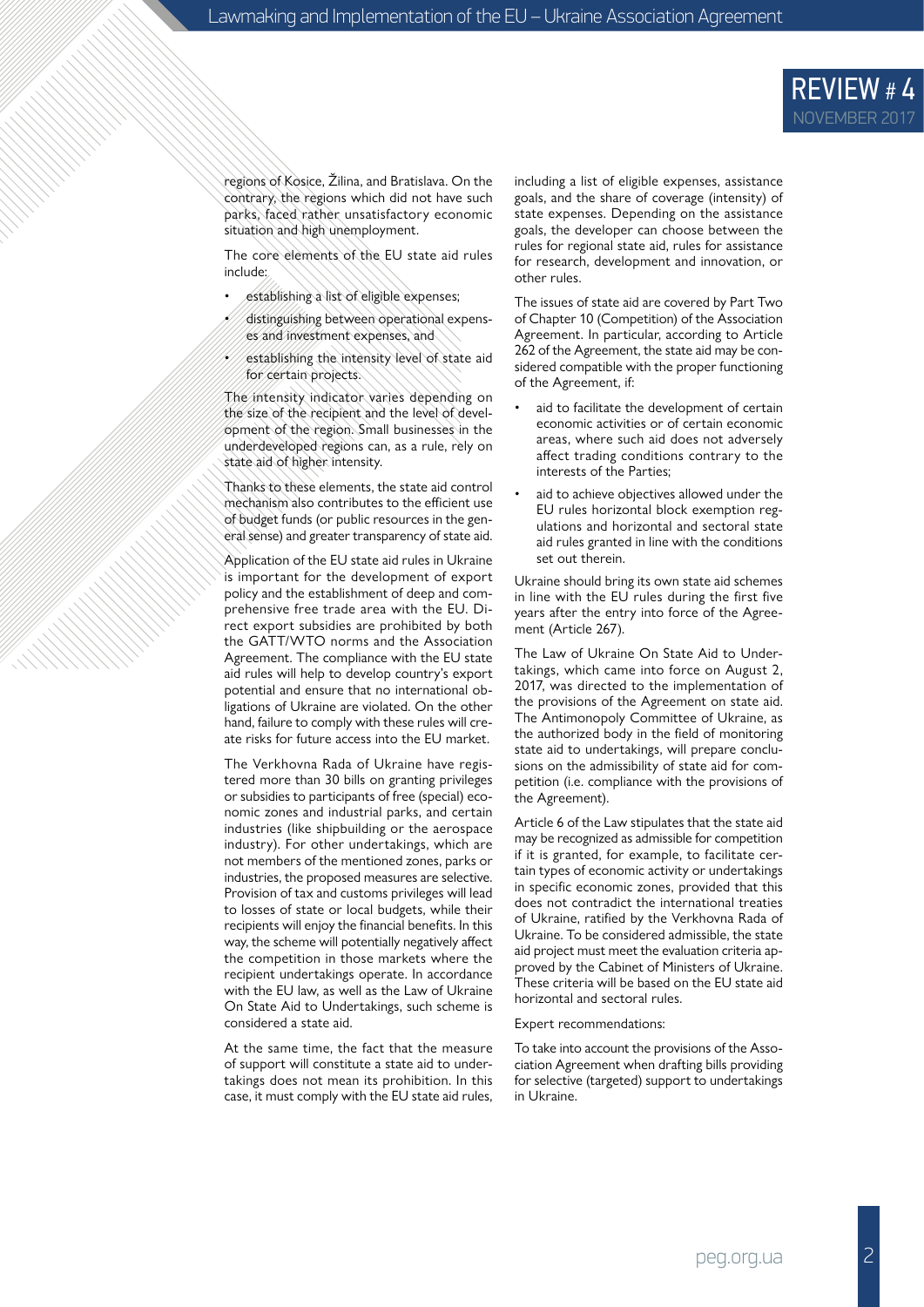

#### EUROPEAN INTEGRATION BILLS CONSIDERED CURRENTLY BY THE VERKHOVNA RADA OF UKRAINE (ІІI QUARTER 2017)

| N <sub>2</sub> | Registration<br>number | Title                                                                                                                                                                                                       | Stage                                                                               |
|----------------|------------------------|-------------------------------------------------------------------------------------------------------------------------------------------------------------------------------------------------------------|-------------------------------------------------------------------------------------|
| 1.             | 0906                   | On the government control to observe<br>the compliance with laws on safety and<br>quality of food and animal feedstock, on<br>animals' health and welfare                                                   | Signed by the President<br>and returned<br>to Parliament                            |
| 2.             | 2009а-д                | On Environmental Impact Assessment<br>with the proposals of the President of<br>Ukraine as of 28.10.2016                                                                                                    | Signed by the President<br>and returned<br>to Parliament                            |
| 3.             | 2431                   | On amending legislation on protection<br>of economic competition regarding es-<br>tablishment by the Antimonopoly Com-<br>mittee of Ukraine the size of penalties<br>for violations of the competition laws | Handed<br>for additional second<br>reading (26.01.2016)                             |
| 4.             | 2845                   | On Animal Feedstock Security and Hy-<br>giene                                                                                                                                                               | Released by the<br>Committee to be<br>approved in principle<br>(30.06.2015)         |
| 5.             | 3445                   | On amending legislation on protection<br>of flora and fauna under international<br>agreements                                                                                                               | Prepared for the<br>second reading<br>(29.11.2016)                                  |
| 6.             | 4126-1                 | On Consumer Information on Food                                                                                                                                                                             | Returned for revision<br>to the introducing body<br>(03.10.2017)                    |
| 7.             | 4493                   | On the Electricity Market of Ukraine                                                                                                                                                                        | Signed by the President<br>and returned<br>to Parliament                            |
| 8.             | 4571                   | On amending Article 5 of the Law on<br>Distribution of Copies of Audiovisual<br>Works, Phonograms, Videograms,<br>Computer Programs, Databases to<br>combat piracy and improve the invest-<br>ment climate  | Received<br>the Committee<br>submission<br>for consideration                        |
| 9.             | 4577                   | On amending Article 31 of the Law on<br>Employment on regulating public works                                                                                                                               | Declined                                                                            |
| 10.            | 4578                   | On amending legislation on employment<br>of disabled persons                                                                                                                                                | Released by<br>the Committee to be<br>approved in the first<br>reading (17.06.2016) |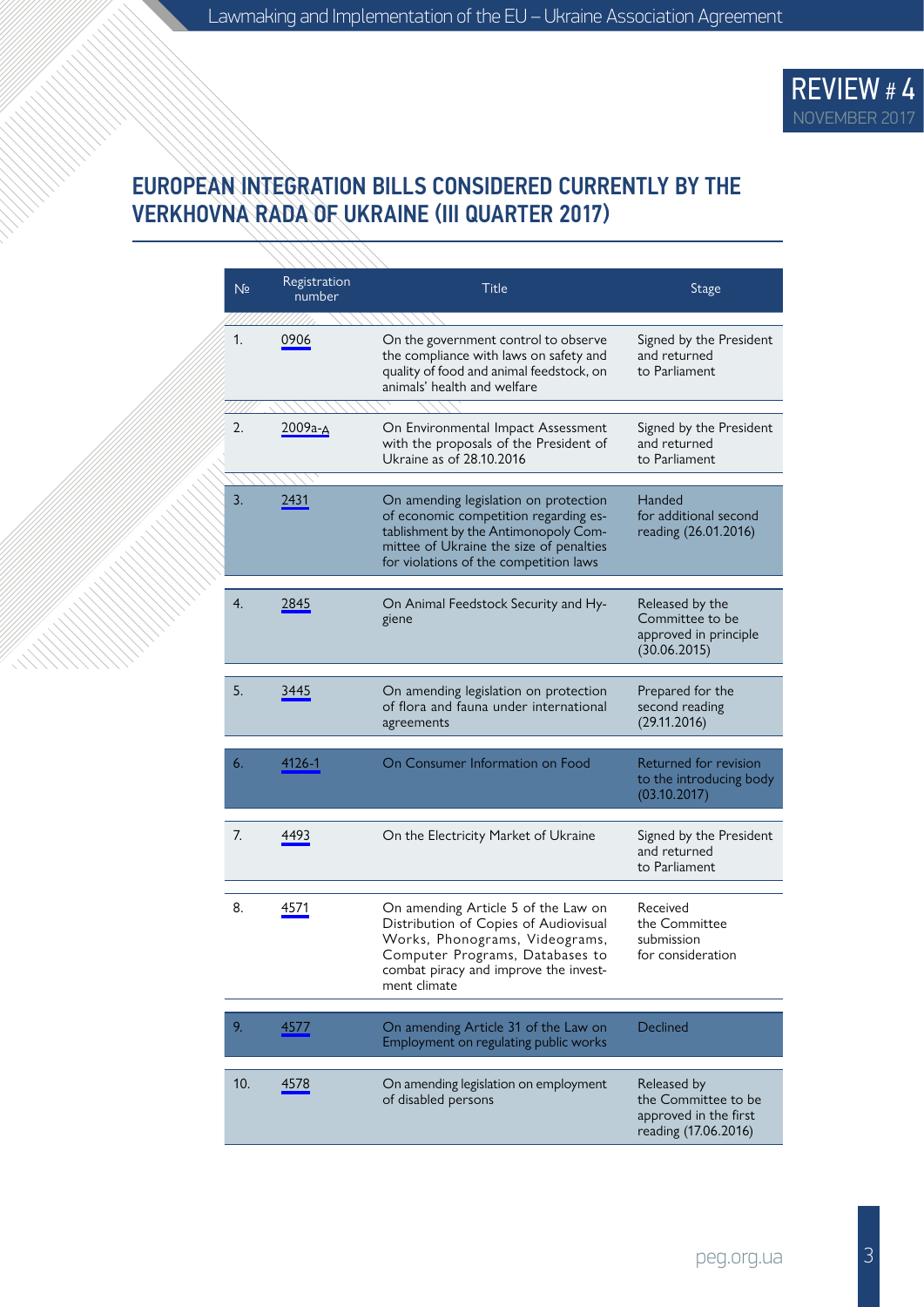### REVIEW # 4 NOVEMBER 2017

| N <sub>2</sub> | Registration<br>number | Title                                                                                                                                              | <b>Stage</b>                                                                 |
|----------------|------------------------|----------------------------------------------------------------------------------------------------------------------------------------------------|------------------------------------------------------------------------------|
| 11             | 4579                   | On amending certain legislative acts of<br>Ukraine to acquire, exercise and protect<br>the copyright and related rights                            | Recalled (03.10.2017)                                                        |
| 12             | 4584                   | On amending certain laws of Ukraine<br>that regulate government statistics                                                                         | Received<br>the Committee<br>submission<br>for consideration<br>(31.05.2016) |
| 13             | 4589                   | On amending certain food safety laws<br>of Ukraine                                                                                                 | Released by the<br>Committee to be<br>approved in principle<br>(06.12.2016)  |
| 14             | 4591                   | On Business Ombudsman                                                                                                                              | Endorsed in the first<br>reading (31.05.2016)                                |
| 15             | 4593                   | On Rail Transport of Ukraine                                                                                                                       | Returned for revision<br>to the introducing body<br>(21.02.2017)             |
| 16             | 4611                   | On Requirements to Food Contact<br><b>Items and Materials</b>                                                                                      | Released by the<br>Committee to be<br>approved in principle<br>(20.09.2016)  |
| 17             | 4614                   | On amending the Customs Code of<br>Ukraine to protect intellectual property<br>in the movement of commodities across<br>customs borders of Ukraine | Not included onto the<br>agenda                                              |
| 18             | 4615                   | On amending the Customs Code of<br>Ukraine to comply with the $EU -$<br><b>Ukraine Association Agreement</b>                                       | Not included onto the<br>agenda                                              |
| 19             | 4619                   | On amending the Tax Code of Ukraine<br>(in regard to tobacco products taxation)                                                                    | Voted as<br>an amendment<br>(06.12.2016)                                     |
| 20             | 4629                   | On amending certain legislative acts of<br>Ukraine to protect the copyright and<br>related rights in the Internet                                  | Recalled (03.10.2017)                                                        |
| 21             | 4644                   | On amending certain legislative acts of<br>Ukraine to harmonize them with the<br>EU legislation on transportation of dan-<br>gerous goods          | Declined                                                                     |
| 22             | 4646                   | On amending the Law of Ukraine On<br>Accounting and Financial Reporting in<br>Ukraine to improve certain provisions                                | Considered while<br>revising the bill $4646 - A$                             |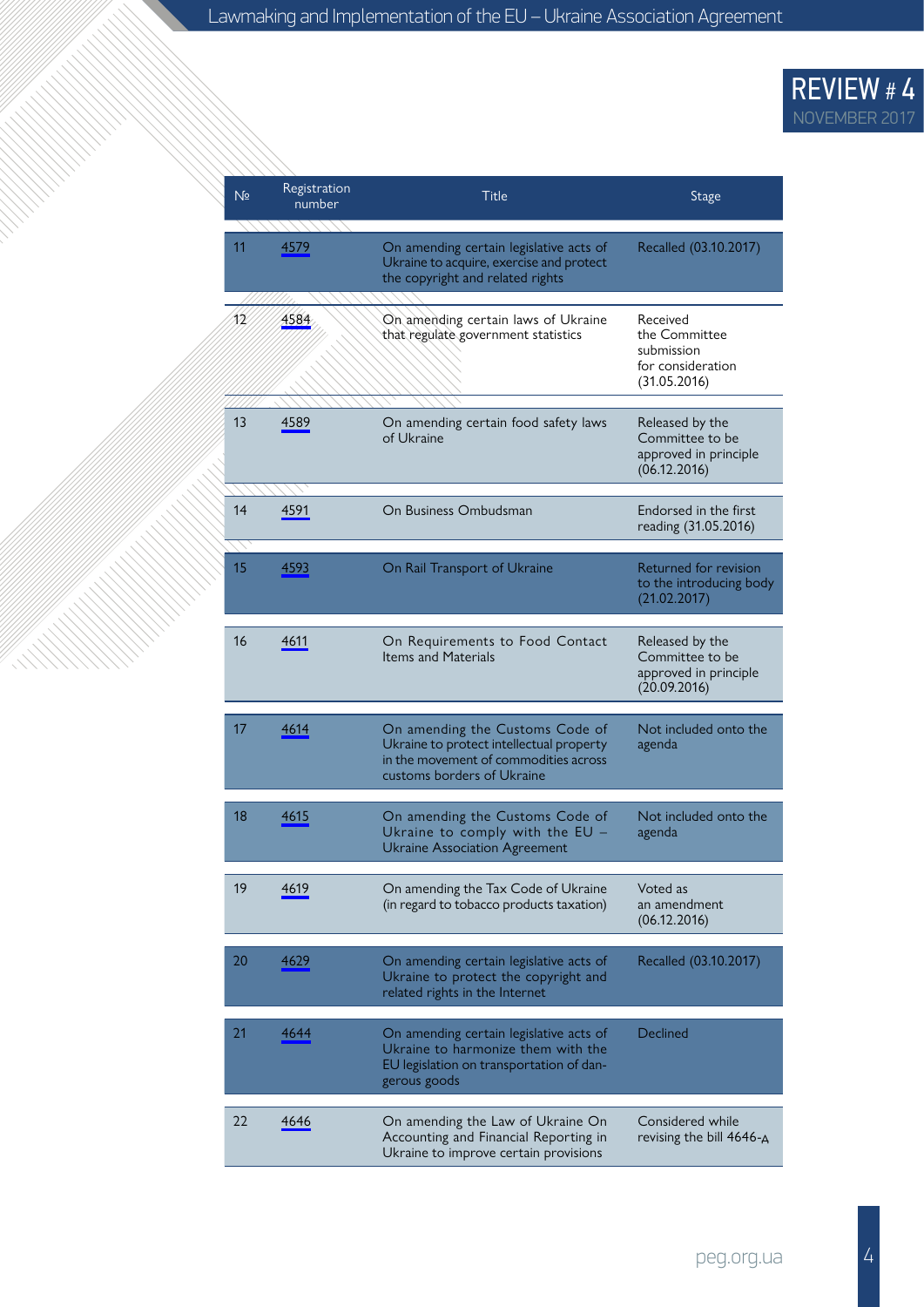#### REVIEW # 4 NOVEMBER 2017

| N <sub>2</sub> | Registration<br>number | Title                                                                                                                                                                                                                        | Stage                                                                        |
|----------------|------------------------|------------------------------------------------------------------------------------------------------------------------------------------------------------------------------------------------------------------------------|------------------------------------------------------------------------------|
| 23             | 4683                   | On amending certain automotive trans-<br>port acts of Ukraine to harmonize them<br>with the EU regulatory acts                                                                                                               | Returned for revision<br>to the introducing body<br>(21.02.2017)             |
| 24             | 4685                   | On Electronic Trust Services                                                                                                                                                                                                 | Adopted                                                                      |
| 25             | 4775                   | On amending certain laws of Ukraine<br>related to European groupings of<br>cross-border cooperation                                                                                                                          | Received<br>the Committee<br>submission<br>for consideration<br>(07.02.2017) |
| 26             | 4776                   | On amending the Tax Code of Ukraine<br>regarding peculiarities of taxation of im-<br>port of goods to Ukraine by authorized<br>economic operators                                                                            | Received<br>the Committee<br>submission<br>for consideration<br>(11.07.2017) |
| 27             | 4777                   | On amending the Customs Code of<br>Ukraine regarding authorized economic<br>operator and simplified customs for-<br>malities                                                                                                 | Received<br>the Committee<br>submission<br>for consideration<br>(11.07.2017) |
| 28             | 6229                   | On Ensuring Transparency in Extracting<br>Industries                                                                                                                                                                         | Included onto the<br>agenda (25.05.2017)                                     |
| 29             | 4901                   | On Commercial Accounting of Utility<br>Services                                                                                                                                                                              | Signed by the President<br>and returned<br>to Parliament                     |
| 30             | 4941-A                 | On the Energy Efficiency of Buildings                                                                                                                                                                                        | Signed by the President<br>and returned<br>to Parliament                     |
| 31             | 5448                   | On the basic principles and require-<br>ments for the organic production,<br>handling and labeling of the organic<br>products                                                                                                | Received<br>the Committee<br>submission<br>for consideration<br>(14.03.2017) |
| 32             | 5548                   | On amending legislation on protection<br>of consumer rights                                                                                                                                                                  | Being studied by the<br>Committee                                            |
| 33             | 5598                   | On the Energy Efficiency Fund                                                                                                                                                                                                | Signed by the President<br>and returned<br>to Parliament                     |
| 34             | 5627                   | On amending the Customs Code of<br>Ukraine to bring transit procedures in<br>line with the Convention on a common<br>transit procedure and Convention con-<br>cerning the simplification of formalities<br>in trade in goods | Received<br>the Committee<br>submission for<br>consideration                 |